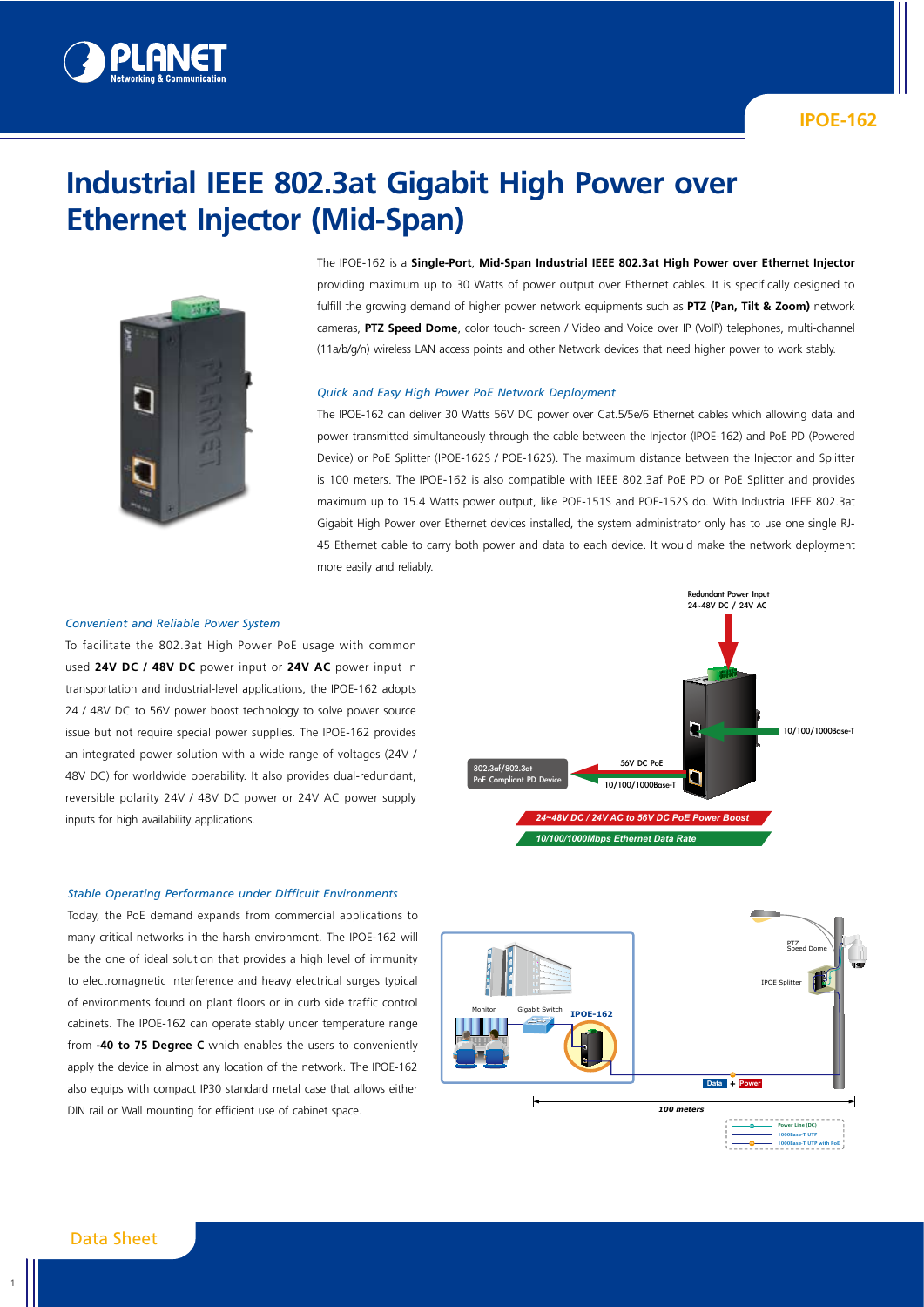

## **Key Features**

## *Interface*

- 2-Port RJ-45 interfaces
	- 1-Port **Data + Power** output
	- 1-Port **Data** input
- One terminal block for master and slave power input. (Power Range: 24 ~ 48V DC / 24V AC redundant power)

## *PoE*

- Gigabit High Power over Ethernet Mid-Span PSE
- IEEE 802.3at / 802.3af PoE compliant
- IEEE 802.3at / 802.3af splitter devices compatible
- Supports PoE Power up to 30 Watts
- Provides DC 56V power over RJ-45 Ethernet cable to device with Ethernet port
- Auto-detect of IEEE 802.3at equipments and protects devices from being damaged by incorrect installation

**Side View**

**PWR1 PWR2 Fault**

• Remote power feeding up to 100m

#### *Hardware*

- IP30 Slim Type Metal Case
- LED indicators for Power LED and PoE In-use

## *Industrial Case / Installation*

- DIN Rail and Wall Mount Design
- Supports EFT protection 6000 VDC for power line
- Supports 6000 VDC Ethernet ESD protection
- -40 to 75 Degree C operation temperature

#### *Standard Compliance*

- IEEE 802.3 10Base-T
- IEEE 802.3u 100Base-TX
- IEEE 802.3ab 1000Base-T
- IEEE 802.3at / 802.3af Power over Ethernet standard
- FCC Part 15 Class A, CE



Data Sheet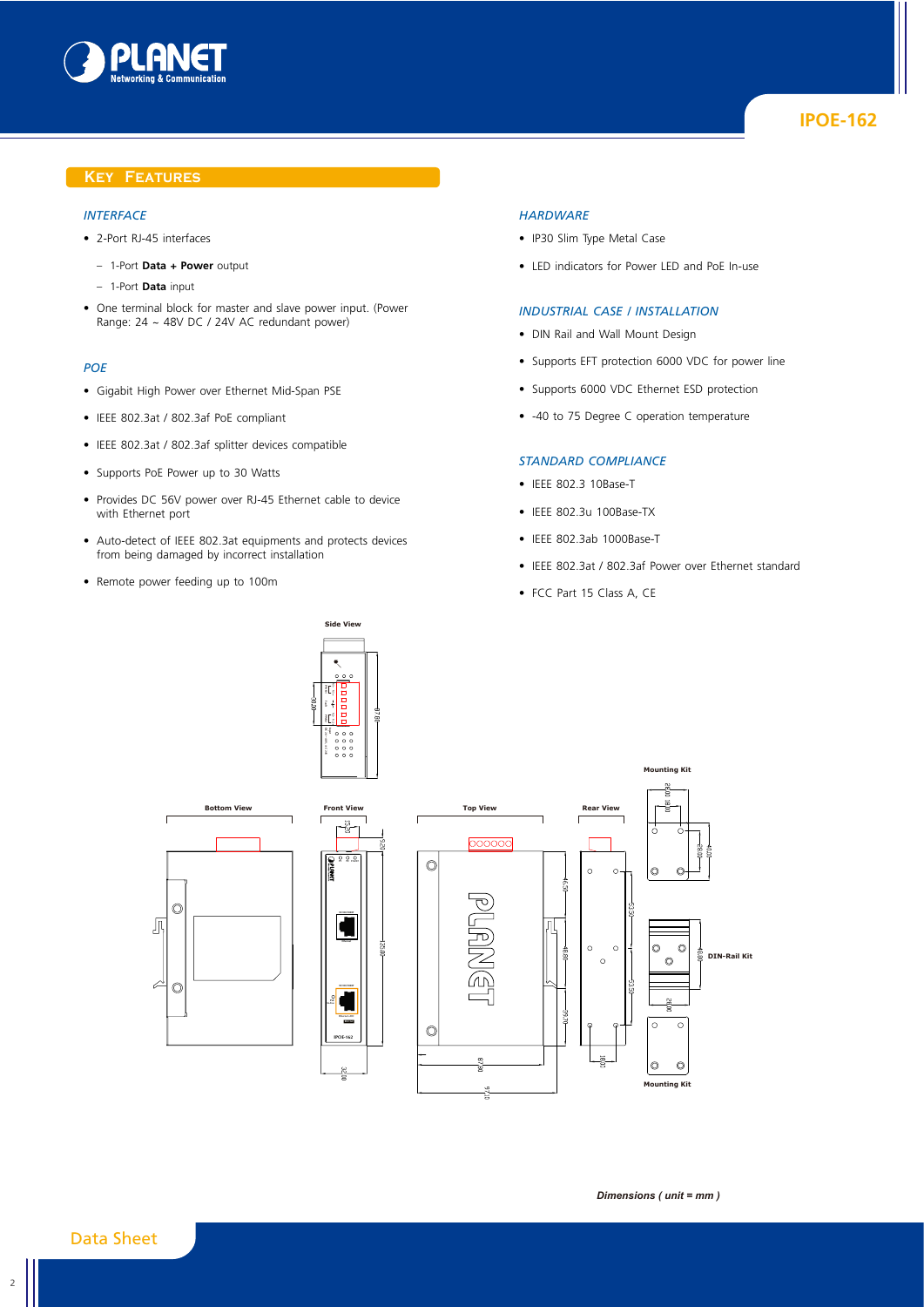

### **Applications**

#### *Connect to IEEE 802.3at compliant devices*

Having the capability of IEEE 802.3at Power over Ethernet standard, the IPOE-162 can directly connect and inject power via RJ-45 Ethernet cable to any IEEE 802.3at end-nodes like PTZ (Pan, Tilt & Zoom) network cameras, PTZ Speed Dome, color touch- screen Voice over IP (VoIP) telephones, multi-channel wireless LAN access points and other Network devices.



## *The IEEE 802.3at Injector and Splitter Installation*

For a place which is hard to find the power inlet, **the IPOE-162 and IPOE-162S can operate as a pair to provide the easiest way to power your Ethernet devices** which need high power input, such as PTZ (Pan, Tilt & Zoom) network cameras, PTZ Speed Dome, color touch- screen Voice over IP (VoIP) telephones, and multi-channel wireless LAN access points installed on the top of the building or in enterprise office or home.